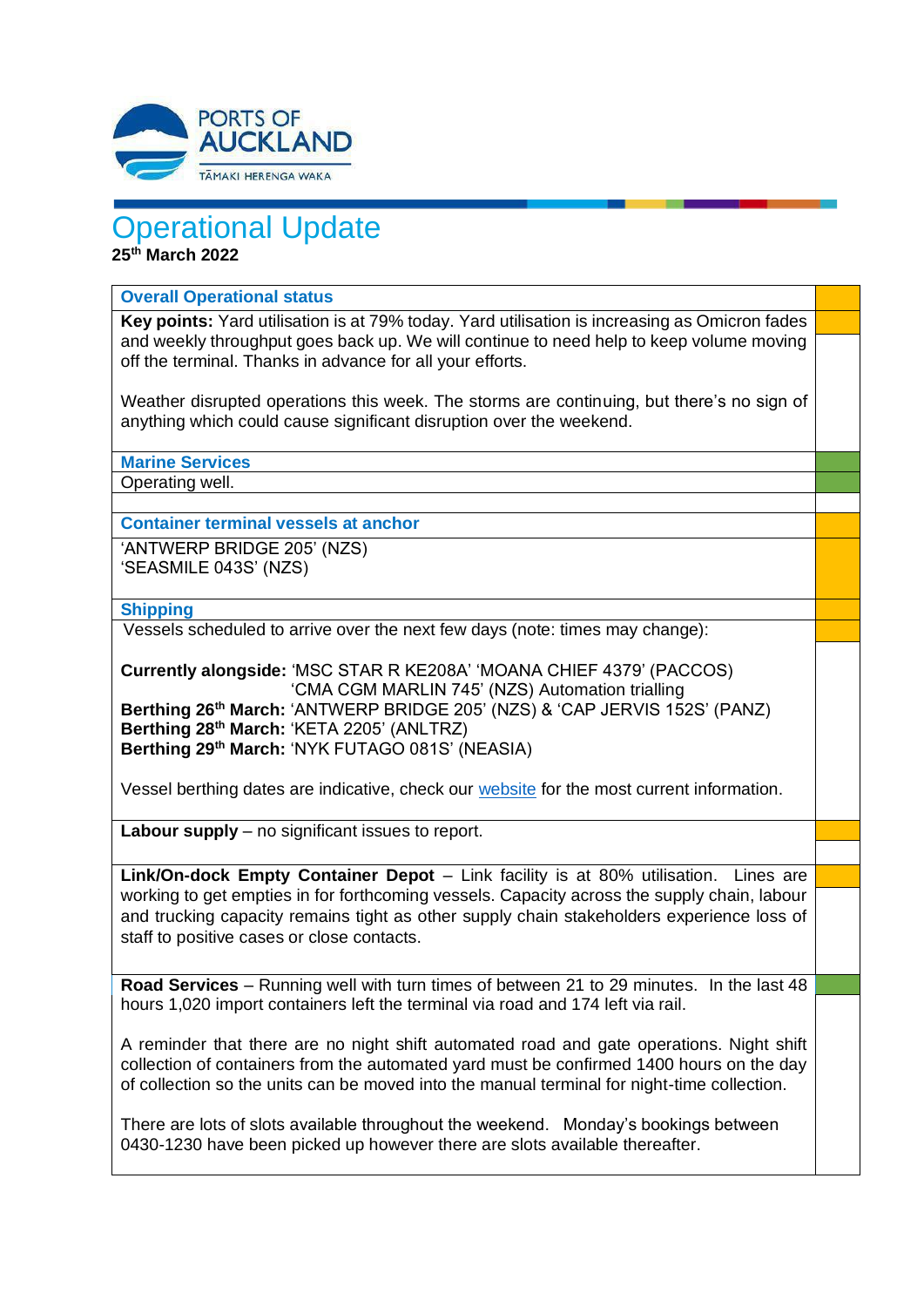Note we will close Terminal R&D on Saturday night shift due to very low demand. Separate Advisory gone to Carriers.

For those companies running empties into Link please ask your drivers to use both entry lanes to avoid queues forming out onto Tamaki Drive.

**Rail Services** – Rail operations are starting to return to normal levels.

## **Multi-cargo (MC) Operations**

**Berth and Yard Capacity** – Container/Bulk berths are currently at 90% utilisation and will continue to stay high for the next couple of weeks. Large steel import volumes expected.

Captain Cook, Marsden, Bledisloe yards and the Car Handling Facility will be at 90% from tomorrow and dropping to 60% early next week. Yard capacity increases when the flow of vehicles off ships is larger than Transporters capacity to move them off port.

Large container and breakbulk volumes are being presented at R&D, and MC will remain very busy for the next few weeks. We encourage carriers to continue to liaise with the shipping lines on receivals and operating hours.

We ask all stakeholders to remove their cargo from the port within its permitted free time. Extensions for free time and additional storage will not be considered.

**C3 R&D**

**RORO/PCC R&D Breakbulk R&D Container R&D**<br>
Mon – Fri 07:00 - 15:00 Mon – Fri 07:00 - 15:00\* Mon – Fri 07:00 - 19:00  $\overline{Mon - Fri 07:00 - 15:00}$  Mon – Fri 07:00 - 15:00\* Sat 07:00 - 12:00 \*Additional hours by arrangement Sat / Sun by arrangement Sat / Sun by arrangement

**Wallace R&D**

|           | <b>RORO/PCC &amp; Breakbulk R&amp;D</b> | <b>Container R&amp;D</b> |                           |  |
|-----------|-----------------------------------------|--------------------------|---------------------------|--|
| Mon – Fri | 07:30 - 20:00                           |                          | Mon - Fri $07:00 - 23:00$ |  |
| Sat       | $07:30 - 15:00*$                        |                          | Sat / Sun 07:00 - 15:00   |  |
|           | *Additional hours by arrangement        |                          |                           |  |
| Sun       | by arrangement                          |                          |                           |  |

**Road Services** – Container and Breakbulk R&D is busy.

R&D service issues must be directed to the Shipping Line and their nominated stevedore directly keeping our MC team in copy.

Vehicle Transporters should communicate with Multi Cargo Ops for staging areas and any subsequent issues.

**Other** – COVID-19 controls remain in place. Masks **must** be worn on port and all visitors should use N95 masks if available as they are more effective against the Delta and Omicron variant. Always stay two metres away from all other people. Do not physically approach Ports of Auckland staff or people from other organisations, please respect and maintain safe social distancing. Vaccine Passes will be checked for everyone entering the Waitematā seaport according to the port COVID-19 Policy.

**Legend:**

| Normal or nearly |  | Service degraded, |  | Service severely       |  |  |
|------------------|--|-------------------|--|------------------------|--|--|
| normal           |  | some delays       |  | degraded, major delays |  |  |